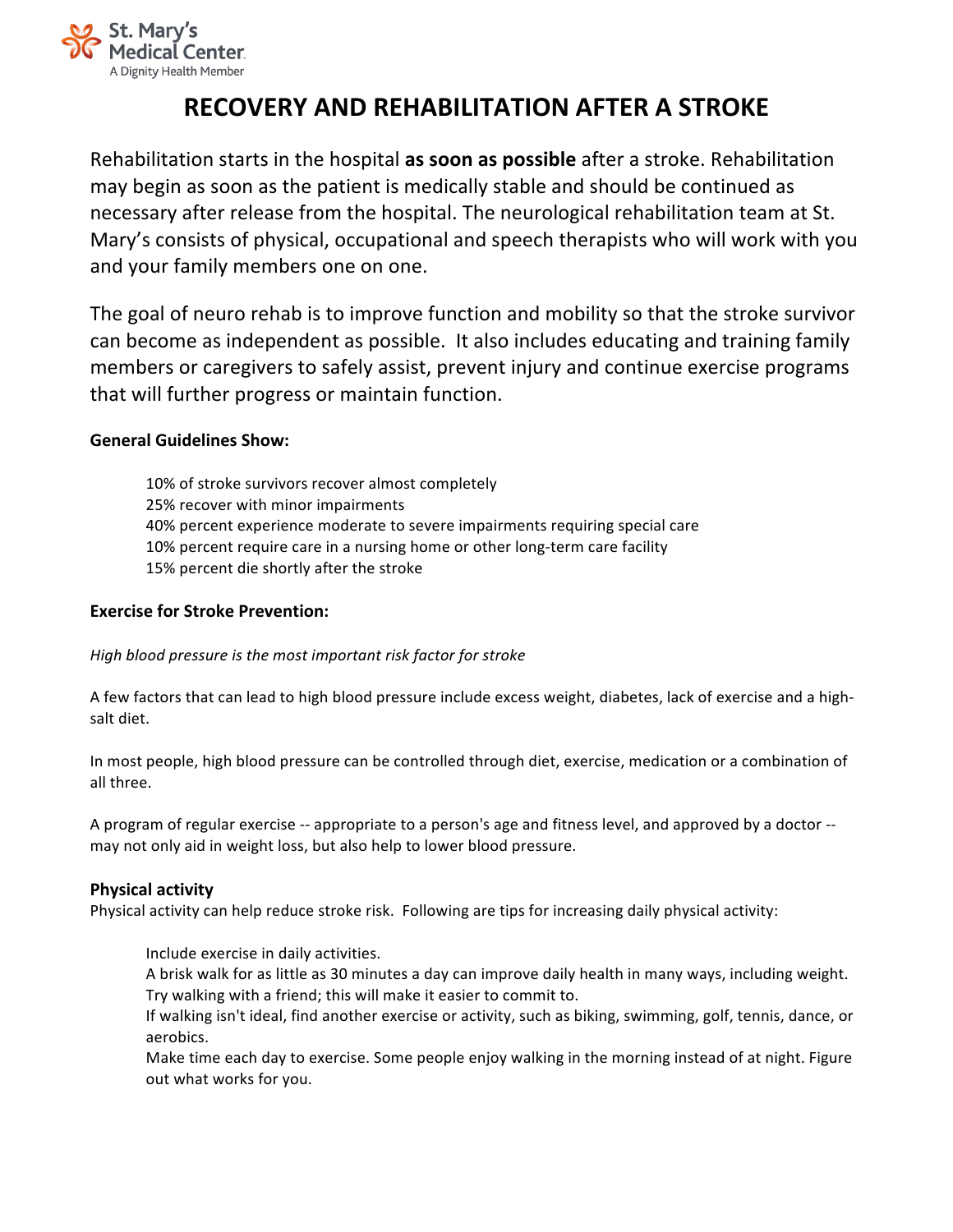## Depending on the severity of the stroke, rehabilitation options include:

Acute rehabilitation unit in the hospital Subacute care unit Home therapy Outpatient therapy A long-term care facility that provides therapy and skilled nursing care

#### **The Neurological Rehabilitation Team:**

**Physical Therapy-** learn to maximize your physical function by improving range of motion, strength, and balance. This may include learning to move in bed, sitting and standing balance, moving from a bed to a chair, walking, coordination, strengthening and stretching.

**Speech Therapy-** addresses a broad range of disorders including difficulty swallowing, voice, speech, language and cognitive deficits. This may include exercise, diet modifications and cognitive skill retraining.

**Occupational Therapy-** patients retrain their skills for activities of daily living (ADLs). This may include activities of home-making, self-care and community integration. An occupational therapist may also help improve the use of your weaker hand or arm, assist in helping you obtain or replacing a wheelchair, and provide a pre-driving assessment to determine if safe driving can once again be possible.

#### **Key Terms:**

Aphasia: a language disorder resulting from damage to the language centers of the brain. May impact the ability to speak, understand spoken language, read and/or write.

**Dysarthria:** a condition that results in distorted speech. The cause is difficulty controlling or coordinating the muscles you use when you speak, or weakness of those muscles. It is often described as "slurred" or slow speech that can be difficult to understand.

**Hemiparesis:** weakness affecting one side of the body. About 80% of people who have had a stroke experience weakness or difficulty moving one side of their body.

**Paralysis:** the inability of a muscle or group of muscles to move voluntarily. When messages from the brain to the muscles don't work properly due to a stroke, a limb becomes paralyzed or develops a condition called spasticity.

**Spasticity:** tight, stiff muscles that make movement, especially of the arms or legs, difficult or uncontrollable. Characteristics of the condition can include a tight fist, bent elbow, arm pressed against the chest, stiff knee and/or pointed foot that can interfere with walking. These long periods of forceful contractions in major muscle groups can cause painful muscle spasms.

Ataxia: a lack of muscle coordination during voluntary movements, such as walking or picking up objects. Ataxia can affect your movements, your speech, your eye movements and your ability to swallow.